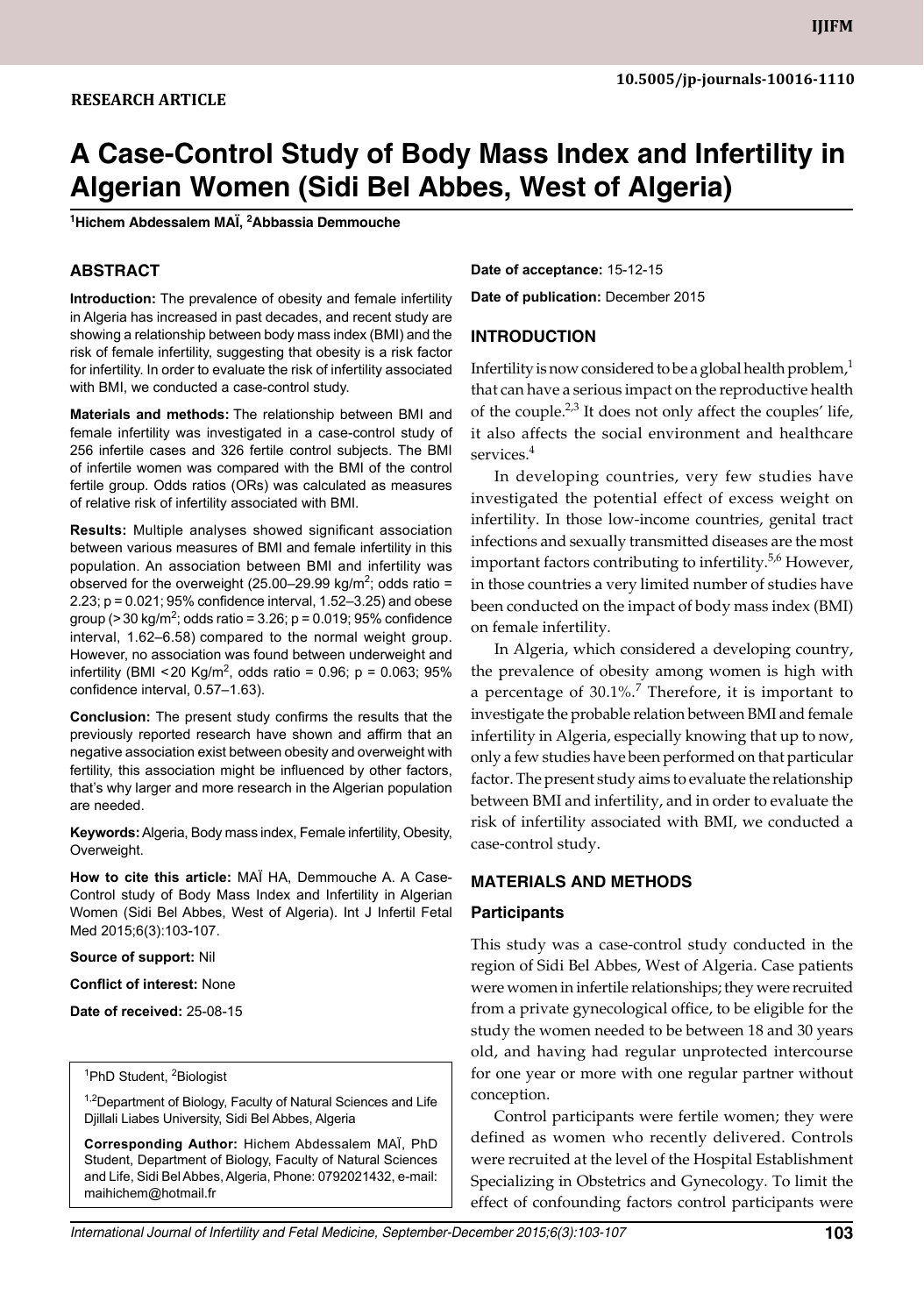matched to case patients for age, we only included fertile women aged between 18 and 30 years. All control participants were women who conceived naturally.

A total of 582 women were recruited for the study with 256 infertile case participants and 326 fertile control participants. For data collection, participants were interviewed using a special questionnaire that included questions on sociodemographics characteristics, medical characteristics, fertility and other lifestyle factors. To add power to a study, we enroll more than one control for every case, that the reason the number of cases and controls for this study were not matched, plus we defined the number based on what other researches have done on the relationship between BMI and other factors, like BMI and lung cancer $^8$  or BMI and breast cancer. $^9$ 

To calculate the BMI, the mathematical formula based on person's height and weight was used, with BMI equals weight in kilograms divided by height in square meters  $(BMI = kg/m<sup>2</sup>)<sup>10</sup>$  The BMI was divided into four categories as followed:  $\langle 20 \text{ kg/m}^2 \text{ was defined as underweight,} \rangle$ 20 to 24.9 kg/m $^2$  as normal weight 25 to 29.9 kg/m $^2$ as overweight and  $>$  30 kg/m<sup>2</sup> as obese. The BMI of 20 to 24.9 kg/ $m^2$  was chosen as the reference category for the statistical analysis.

## **Statistical Analysis**

Data collected during the interviews were entered and analyzed using statview software version 5.0 (SAS Institute) and SPSS version 22 (IBM Corp.). Individual demographic and clinical characteristics were compared between cases and controls, the statistical significance was assessed at  $(p < 0.05)$  of the differences between groups using the Student's t-test and ANOVA for continuous variables and the Chi-square test for categorical variables. We assessed the impact of BMI on female infertility using the odds ratios (ORs) and used logistic regression model that adjusted for some confounding factors, such as employment status, level of education and age. This study and the study protocol was approved by local institutional review boards.

# **Results**

Table 1 shows the different characteristics of the cases and controls group. Even if the age range for this study was from 18 to 30 years, approximately 65% of the cases were aged between 27 and 30 against 54% of the control group in the same age range. The educational level showed some differences between the two groups, 36% of the cases had secondary education and 21% of them had university education, however, the percentages for those two categories were 19% for the controls group  $(\chi^2$  test p <0.0001). Eight percent of the fertile women were employed compared to a percentage of 36% in the

| <b>Table 1:</b> Characteristics of the study population for cases |
|-------------------------------------------------------------------|
| (infertile patients) and controls (fertile subjects)              |

| Characteristic<br>Cases n $(\%)$ Control n $(\%)$ p $(\chi^2)$<br>Age<br>$18 - 21$<br>23 (8.98)<br>41 (12.57)<br>0.38<br>88 (34.37)<br>$22 - 26$<br>106 (32.51)<br>145 (65.64)<br>179 (54.90)<br>$27 - 30$<br><b>Education level</b><br>None<br>6(2.34)<br>8 (2.45)<br>< 0.0001<br>25 (9.76)<br>46 (14.11)<br>Primary education<br>Average education 77 (30.07)<br>146 (44.78)<br>94 (36.71)<br>62 (19.01)<br>Secondary<br>education<br><b>University</b><br>54 (21.09)<br>64 (19.63)<br>education<br>Occupation<br>29 (8.89)<br>Employed<br>94 (36.71)<br>< 0.0001<br>297 (91.10)<br>Unemployed<br>162 (63.28)<br><b>BMI</b> categories<br>~120<br>29 (11.32)<br>53 (16.25)<br>< 0.0001<br>95 (37.10)<br>20.00-24.99<br>172 (52.76)<br>25.00-29.99<br>107 (41.79)<br>87 (26.68)<br>> 30 |           | $\frac{1}{2}$ $\frac{1}{2}$ $\frac{1}{2}$ $\frac{1}{2}$ $\frac{1}{2}$ $\frac{1}{2}$ $\frac{1}{2}$ $\frac{1}{2}$ $\frac{1}{2}$ $\frac{1}{2}$ $\frac{1}{2}$ $\frac{1}{2}$ $\frac{1}{2}$ $\frac{1}{2}$ $\frac{1}{2}$ $\frac{1}{2}$ $\frac{1}{2}$ $\frac{1}{2}$ $\frac{1}{2}$ $\frac{1}{2}$ $\frac{1}{2}$ $\frac{1}{2}$ |  |
|------------------------------------------------------------------------------------------------------------------------------------------------------------------------------------------------------------------------------------------------------------------------------------------------------------------------------------------------------------------------------------------------------------------------------------------------------------------------------------------------------------------------------------------------------------------------------------------------------------------------------------------------------------------------------------------------------------------------------------------------------------------------------------------|-----------|---------------------------------------------------------------------------------------------------------------------------------------------------------------------------------------------------------------------------------------------------------------------------------------------------------------------|--|
|                                                                                                                                                                                                                                                                                                                                                                                                                                                                                                                                                                                                                                                                                                                                                                                          |           |                                                                                                                                                                                                                                                                                                                     |  |
|                                                                                                                                                                                                                                                                                                                                                                                                                                                                                                                                                                                                                                                                                                                                                                                          |           |                                                                                                                                                                                                                                                                                                                     |  |
|                                                                                                                                                                                                                                                                                                                                                                                                                                                                                                                                                                                                                                                                                                                                                                                          |           |                                                                                                                                                                                                                                                                                                                     |  |
|                                                                                                                                                                                                                                                                                                                                                                                                                                                                                                                                                                                                                                                                                                                                                                                          |           |                                                                                                                                                                                                                                                                                                                     |  |
|                                                                                                                                                                                                                                                                                                                                                                                                                                                                                                                                                                                                                                                                                                                                                                                          |           |                                                                                                                                                                                                                                                                                                                     |  |
|                                                                                                                                                                                                                                                                                                                                                                                                                                                                                                                                                                                                                                                                                                                                                                                          |           |                                                                                                                                                                                                                                                                                                                     |  |
|                                                                                                                                                                                                                                                                                                                                                                                                                                                                                                                                                                                                                                                                                                                                                                                          |           |                                                                                                                                                                                                                                                                                                                     |  |
|                                                                                                                                                                                                                                                                                                                                                                                                                                                                                                                                                                                                                                                                                                                                                                                          |           |                                                                                                                                                                                                                                                                                                                     |  |
|                                                                                                                                                                                                                                                                                                                                                                                                                                                                                                                                                                                                                                                                                                                                                                                          |           |                                                                                                                                                                                                                                                                                                                     |  |
|                                                                                                                                                                                                                                                                                                                                                                                                                                                                                                                                                                                                                                                                                                                                                                                          |           |                                                                                                                                                                                                                                                                                                                     |  |
|                                                                                                                                                                                                                                                                                                                                                                                                                                                                                                                                                                                                                                                                                                                                                                                          |           |                                                                                                                                                                                                                                                                                                                     |  |
|                                                                                                                                                                                                                                                                                                                                                                                                                                                                                                                                                                                                                                                                                                                                                                                          |           |                                                                                                                                                                                                                                                                                                                     |  |
|                                                                                                                                                                                                                                                                                                                                                                                                                                                                                                                                                                                                                                                                                                                                                                                          |           |                                                                                                                                                                                                                                                                                                                     |  |
|                                                                                                                                                                                                                                                                                                                                                                                                                                                                                                                                                                                                                                                                                                                                                                                          |           |                                                                                                                                                                                                                                                                                                                     |  |
|                                                                                                                                                                                                                                                                                                                                                                                                                                                                                                                                                                                                                                                                                                                                                                                          |           |                                                                                                                                                                                                                                                                                                                     |  |
|                                                                                                                                                                                                                                                                                                                                                                                                                                                                                                                                                                                                                                                                                                                                                                                          |           |                                                                                                                                                                                                                                                                                                                     |  |
|                                                                                                                                                                                                                                                                                                                                                                                                                                                                                                                                                                                                                                                                                                                                                                                          |           |                                                                                                                                                                                                                                                                                                                     |  |
|                                                                                                                                                                                                                                                                                                                                                                                                                                                                                                                                                                                                                                                                                                                                                                                          |           |                                                                                                                                                                                                                                                                                                                     |  |
|                                                                                                                                                                                                                                                                                                                                                                                                                                                                                                                                                                                                                                                                                                                                                                                          |           |                                                                                                                                                                                                                                                                                                                     |  |
|                                                                                                                                                                                                                                                                                                                                                                                                                                                                                                                                                                                                                                                                                                                                                                                          |           |                                                                                                                                                                                                                                                                                                                     |  |
|                                                                                                                                                                                                                                                                                                                                                                                                                                                                                                                                                                                                                                                                                                                                                                                          | 25 (9.76) | 14 (4.29)                                                                                                                                                                                                                                                                                                           |  |

infertile group. Results showed a statistically significance difference between the occupation status in the two group  $(\chi^2 \text{ test p} < 0.0001).$ 

Concerning the BMI, infertile women group had more percentage of overweight and obesity compared to the fertile group (41 *vs* 26% for overweight and 9 *vs* 4% for obesity) the difference between the BMI categories was statistically significant ( $\chi^2$  test p < 0.0001) (Graph 1).

The difference between the two BMI mean among infertile case and fertile control group was statistically significant ( $p < 0.0001$ ), with higher BMI in the infertile groups compared to the fertile groups (Graph 2).

Table 2 shows the ORs and 95% confidence intervals (CIs) for the association of BMI with female infertility. The



**Graph 1:** Differences between cases (infertile women) and controls (fertile women) according to the BMI means, (p-value for anova test < 0.0001)

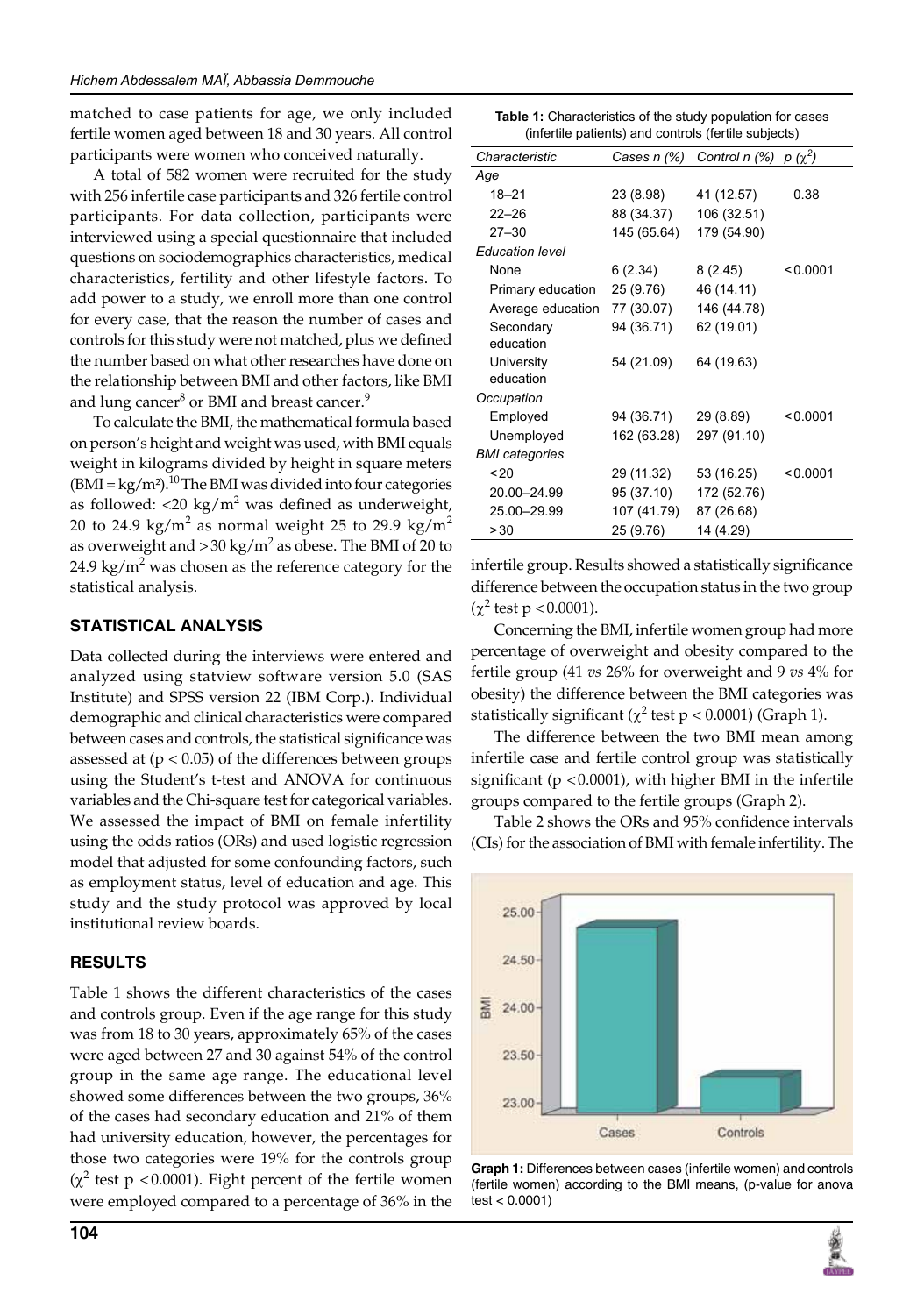#### *A Case-Control Study of Body Mass Index and Infertility in Algerian Women (Sidi Bel Abbes, West of Algeria)*



**Graph 2:** Body mass index categories histograms for cases (infertile women) and controls (fertile women). (p-value for Chi-square test  $< 0.0001$ )

| <b>Table 2: Association of BMI with infertility</b> |  |  |
|-----------------------------------------------------|--|--|
|                                                     |  |  |

| BMI<br>categories          | Case | Control | patients subjects Odd ratio 95% CI |                  | D |
|----------------------------|------|---------|------------------------------------|------------------|---|
| 20.00-24.99<br>(reference) | 95   | 172     | $1.0$ (Ref) $1.0$ (Ref)            |                  |   |
| ~120                       | 29   | 53      | 0.96                               | 0.57-1.63 0.0063 |   |
| 25.00-29.99                | 107  | 87      | 2.23                               | 1.52-3.25 0.0021 |   |
| > 30                       | 25   | 14      | 3.26                               | 1.62-6.58 0.0019 |   |

overweight group exhibited a two-fold higher rate than the normal BMI group (BMI =  $25.00-29.99$  kg/m<sup>2</sup> OR = 2.23; 95% CI, 1.52–3.25; p = 0.0021). A higher increase was noted for the obese group compared to the normal weight group (BMI > 30 kg/m<sup>2</sup> OR = 3.26; 95% CI, 1.62–6.58;  $p = 0.019$ , (Graph 3).

To test potential interaction with BMI and other factor, the model was further adjusted for age, educational level and working status (Table 3). The results showed a nonsignificant association, with no notable difference in ORs for the four BMI categories, in this study, the interaction term between BMI and the other factor was not significant.

#### **Discussion**

The results of the study showed a high percentage of overweight and obese women in the infertile group respectively (41.79–9.76%) compared to the percentages found in the control fertile group (26.68–4.29%), the logistic regression analysis indicated a 3-fold increased risk of infertility for the obese group (OR = 3.26) compared to women with normal weight. Those results display an association of BMI with infertility risk.

This result is similar to those of most other studies, which found significant associations between the two factors.11-13 It is now accepted that abnormal body weight reduces fertility for women with a BMI less than 19 and



**Graph 3:** Odds ratio of infertility by BMI categories. Bars represent 95% confidence intervals. Category 20.00 to 24.99 kg/m<sup>2</sup> is used as reference group

**Table 3:** Model adjusted for educational level, age and working status

|                            |      | $\cdots$ |                                    |                  |   |
|----------------------------|------|----------|------------------------------------|------------------|---|
| <b>BMI</b>                 | Case | Control  |                                    |                  |   |
| categories                 |      |          | patients subjects Odd ratio 95% CI |                  | D |
| 20.00-24.99<br>(reference) | 95   | 172      | $1.0$ (Ref) $1.0$ (Ref)            |                  |   |
| ~120                       | 29   | 53       | 1.01                               | 0.57-1.78 0.9714 |   |
| 25.00-29.99                | 107  | 87       | 2.47                               | 1.64-3.73 0.0001 |   |
| > 30                       | 25   | 14       | 3.30                               | 1.50-7.26 0.0029 |   |

higher than 25.<sup>12,13</sup> And research is showing that obesity is a health problem that can lead to disease-induced infertility.<sup>14</sup>

In this study, obesity and overweight were more associated with female infertility than underweight, however, some other researches have also found an increase in the risk of infertility for very lean women.<sup>15-17</sup> In this study, this can be explained by the fact that the number of underweight women was low compared to the other groups.

One study found that 44% of women with BMI >29.9 were infertile and suffered from sexual dysfunction, $18$ thus establishing an association between obesity and overweight with sexual dysfunction in different research.

Additionally, other studies have found that physical appearance of women have an impact on their sexual interaction, and the ones who were dissatisfied with how they looked reported less confidence in their sexual interactions.19,20 Other studies have also shown this relationship between obesity and sexual dysfunction in women. $^{21,22}$ 

Some of the adverse effects obesity can have on the reproductive function include menstrual disorders and hormone imbalances, $23$  imbalance of sex steroids, insulin and leptin, which, may affect the ovarian function, implantation and development of a clinical pregnancy.<sup>24,25</sup>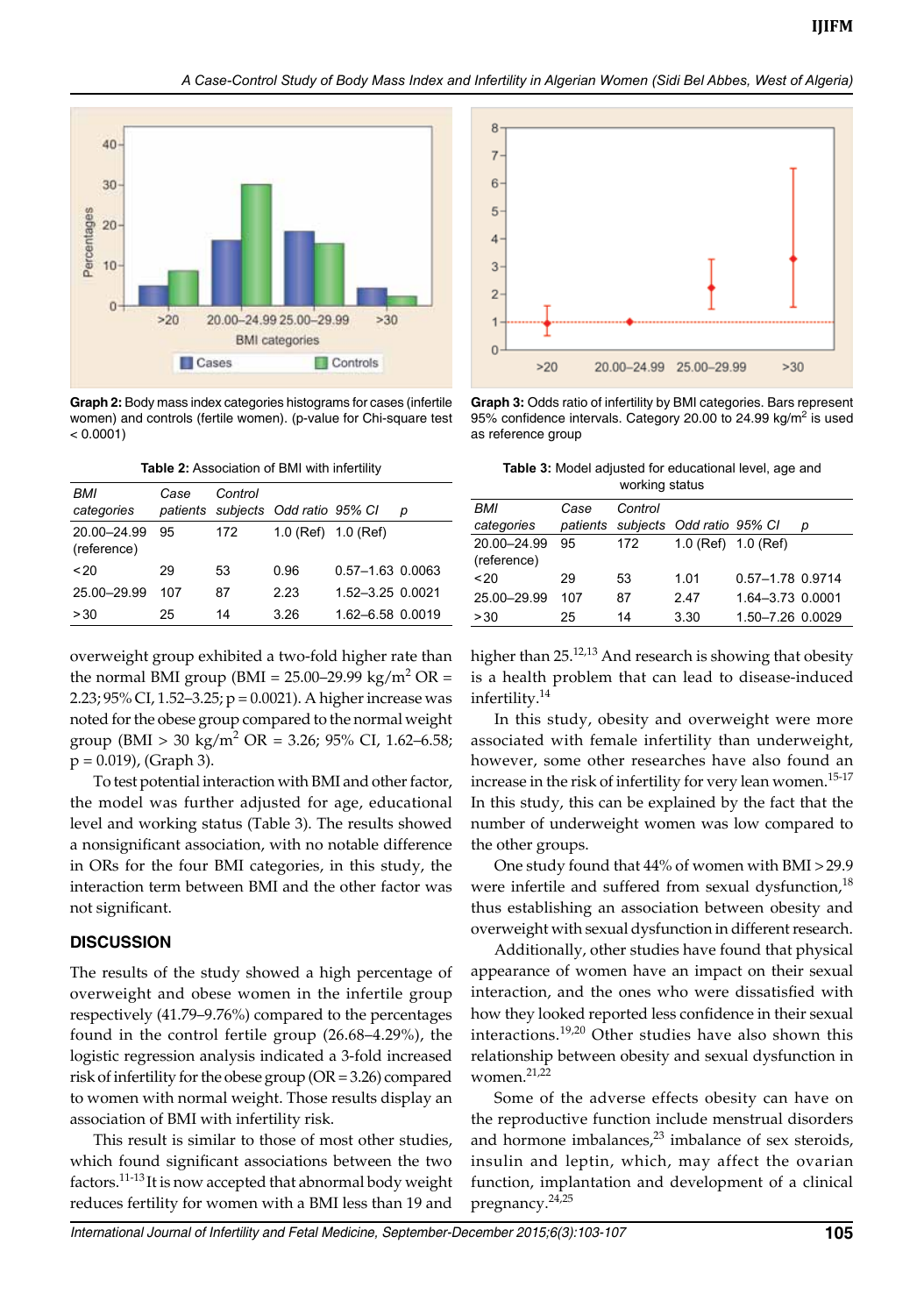Studies have shown that obese women are at risk of condition that affect fertility such ovulation failure and polycystic ovary syndrome.<sup>26,27</sup> Obese women who suffer from polycystic ovary syndrome (PCOS) frequently develop infertility as a result of anovulation; they also have an increased risk for miscarriages and complications during pregnancy.<sup>28</sup>

Association between obesity and menstrual irregularities is now recognized. In a study, comparing women with menstrual irregularities with normally menstruating females obesity was present at a 4-fold higher rate in women with menstrual irregularities.<sup>29</sup>

In addition, recent studies concluded that obese women have poorer responses to the assisted reproductive treatment than non-obese patient.<sup>14</sup>

The negative impact of obesity on the results of assisted reproductive treatment cycles has been supported by many researches and has also been reviewed.<sup>30</sup> Several studies confirmed the adverse effect of obesity on *in vitro* fertilization IVF outcomes.<sup>14-31</sup> However, some other studies have found no differences between obese and normal weight women.<sup>32,33</sup>

The strength of this study is that it is one of the first case-control study focusing on the relation between BMI and female infertility in Algeria, however, there are some limitation to this research, the sample size was limited and the study had a lack of details and parameters like; type of infertility, duration of it, age of marriage, history of miscarriage and more importantly the different causes of infertility.

Future studies in our region should consider those parameters, also further studies are required to determine the effects of BMI on infertility in a larger Algerian population and investigate the relationship between BMI and sexual function in infertile and fertile women, and explore the effects that BMI can have on the assisted reproductive treatment in Algeria.

## **Conclusion**

In conclusion, increased risk of infertility was observed in this study among women whose BMI was 25.00 to 29.99 kg/m<sup>2</sup> and > 30 kg/m<sup>2</sup>, thus the present study confirms the previously reported possibility that an association between BMI and risk of female infertility exists, and that overweight women may have difficulty conceiving compared to women of average weight.

## **References**

- 1. Mazaheri MA, Kayghobadi F, Faghihi Imani Z, Ghashang N, Pato M. (Problem solving strategies and marital adjustment in infertile and fertile couples). J Reprod Infertil 2001;8(2):22-32.
- 2. Mollaiy Nezhad M, Jaaferpour M, Jahanfar Sh, Jamshidi R. (Infertility related stress and marital life in Iranian infertile

women who referred to Isfahan infertility treatment clinic). J Reprod Infertil 2001;2(1):26-39.

- 3. Mohammadi MR, Farahani KAF. Emotional and psychological problems of infertility and strategies to overcome them. J Reprod Infertil 2001;2(4):33-39.
- 4. Whitman-Elia GF, Baxley EG. A Primary care approach to the infertile couple: clinical review. J Am Board Family Pract 2001;14(1):33-45.
- 5. Ombelet W, Cooke I, Dyer S, Serour G, Devroey P. Infertility and the provision of infertility medical services in developing countries. Hum Reprod Update 2008;14(6):605-621.
- 6. Rutstein SO, Shah IH. Infecundity, infertility and childlessness in developing countries. Geneva, Switzerland: World Health Organization and ORC Calverton, MD, USA: Macro; 2004. DHS Comparative Reports No. 9.
- 7. Atek M, Traissac P, El Ati J, Laid Y, Aounallah-Skhiri H, et al. Obesity and association with area of residence, gender and socioeconomic factors in Algerian and Tunisian adults. PLoS ONE 2013 2013;8(10). e75640.
- 8. Kanashiki M, Sairenchi T, Saito Y, Ishikawa H, Satoh H, Sekizawa K. Body mass index and lung cancer: a case-control study of subjects participating in a mass-screening program. Chest 2005;128(3):1490-1496.
- 9. Berstad P, Coates RJ, Bernstein L, Folger SG, Malone KE, Marchbanks PA, Weiss LK, Liff JM, McDonald JA, Strom BL. A case-control study of body mass index and breast cancer risk in white and African-American women. Cancer Epidemiol Biomarkers Prev 2010;19(6):1532-1544.
- 10. Dennis LK, Eugene B, Anthong SF. Stephen H, Dan LL. Harrison 's principles of internal medicine, 16th ed. McGraw Hill, Medical Publishing Division 2005 2005;(1):423-425.
- 11. Safieh J. Hossein Z, Athar R. The relationship between body mass index and sexual function in infertile women: a cross-sectional survey. Iranian J Reproduct Med 2014;12(3): 189-198.
- 12. Norman RJ, Noakes M, Wu R, Davies MJ, Moran L, Wang JX. Improving reproductive performance in overweight/obese women with effective weight management. Hum Reprod Update 2004;10(3):267-280.
- 13. Hassan MA, Killick SR. Negative lifestyle is associated with a significant reduction in fecundity. Fertil Steril 2004;81(2): 384-392.
- 14. Metwally M, Li TC, Ledger WL. The impact of obesity on female reproductive function. Obesity Reviews 2007;8(6):515-523.
- 15. Green BB, Weiss NS, Daling JR. Risk of ovulatory infertility in relation to body weight. Fertil Steril 1988;50(5):721-726.
- 16. Grodstein F, Goldman MB, Cramer DW. Body mass index and ovulatory infertility. Epidemiol 1994;5(2):247-250.
- 17. Rich-Edwards JW, Gold Man MB, Willett WC. Adolescent body mass index and infertility caused by ovulatory disorder. Am J Obstet Gynecol 1994;171(1):177.
- 18. James PT. Obesity: the worldwide epidemic. Clin Dermatol 2004;22(4):276-280.
- 19. Accard DM, Kearney-Cooke A, Peterson CB. Effect of body image and self-image on women's sexual behaviors. Int J Eat Disord 2000;82(4):422-429.
- 20. Wiederman M, Hurts S. Physical attractiveness, body image and women's sexual selfschema. Psychol Women Q 1997; 21(4):567-580.
- 21. Kolotkin RL, Binks M, Crosby RD, Østbye T, Gress RE, Adams TD. Obesity and sexual quality of life. Obesity 2006; 14(3):472-479.